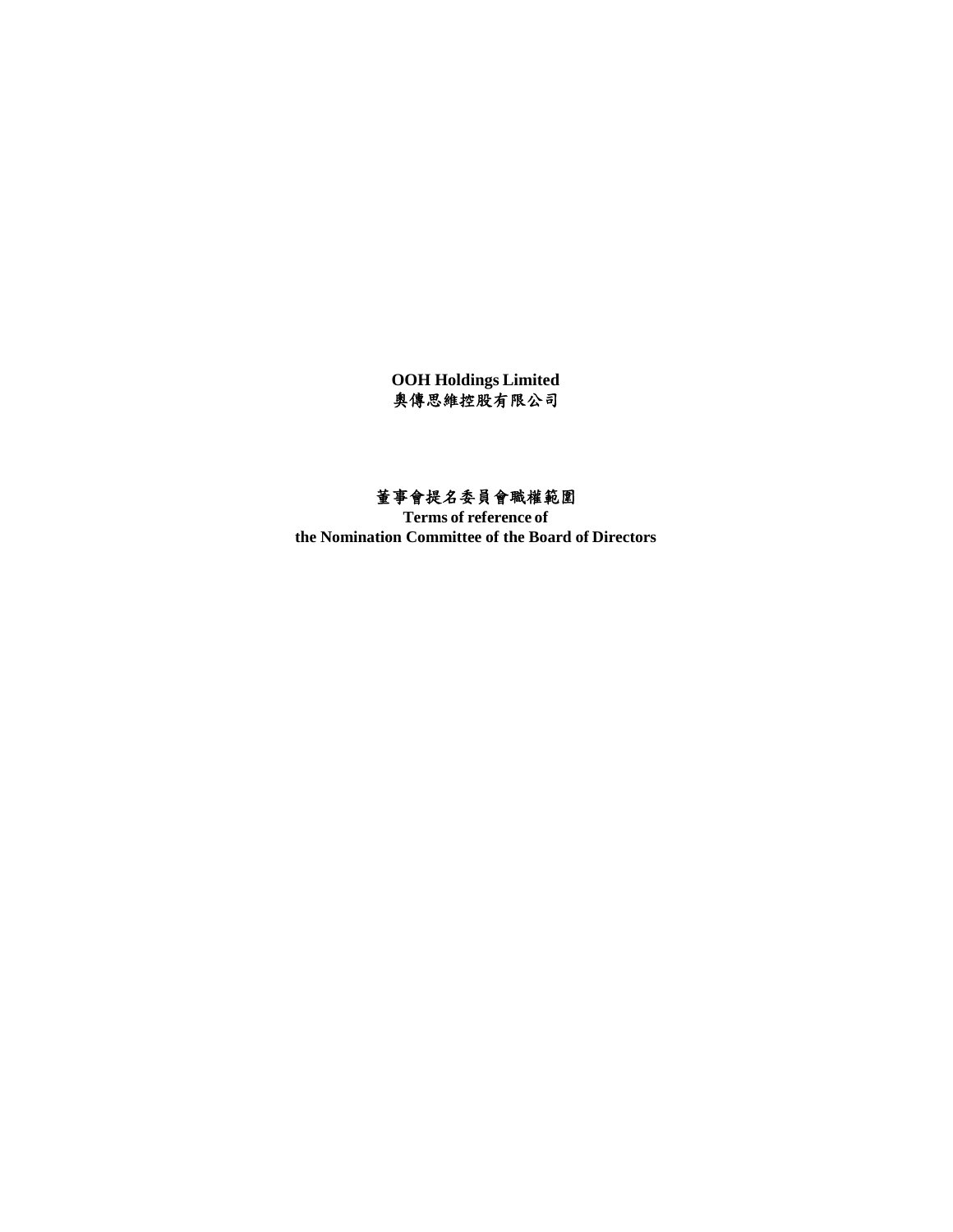## **OOH Holdings Limited** 奧傳思維控股有限公司 **(the "Company" and** 「本公司」**)**

**\_\_\_\_\_\_\_\_\_\_\_\_\_\_\_\_\_\_\_\_\_\_\_\_\_\_\_\_\_\_\_\_\_\_\_\_\_\_\_\_\_\_\_\_\_\_\_\_\_\_\_\_\_\_\_\_\_\_\_\_\_\_\_\_\_\_\_\_\_\_\_\_\_**

**\_\_\_\_\_\_\_\_\_\_\_\_\_\_\_\_\_\_\_\_\_\_\_\_\_\_\_\_\_\_\_\_\_\_\_\_\_\_\_\_\_\_\_\_\_\_\_\_\_\_\_\_\_\_\_\_\_\_\_\_\_\_\_\_\_\_\_\_\_\_\_**

**Terms of reference of the Nomination Committee (the "Committee") of the Board (the "Board") of Directors (the "Directors") of the Company** 董事**(**「董事」**)**會**(**「董事會」**)** 提名委員會**(**「委員會」**)** 職權範圍

## **(**中文本爲翻譯稿,僅供參考用**)**

## **1. Constitution** 組成

The Committee is established pursuant to the resolutions of the Board dated 19 December 2016.

## **2. Membership** 成員

- 2.1 Members of the Committee shall be appointed by the Board from amongst the Directors of the Company and shall consist of not less than three members and a majority of whom shall be independent non-executive Directors.
- 2.2 The Chairman of the Committee shall be appointed by the Board which shall be the chairman of the Board or an independent non-executive Director.
- 2.3 The company secretary of the Company shall be the secretary of the Committee. In the absence of the secretary of the Committee, Committee members present at the meeting may elect among themselves or appoint another person as the secretary for that meeting.
- 2.4 The appointment of the members of the Committee may be revoked, replaced or additional members may be appointed to the Committee by separate resolutions passed by the Board and by the Committee. An appointment of Committee member shall be automatically revoked if such member ceases to be a member of the Board.

本委員會是按本公司董事會於 2016 年 12 月 19 日決議通過成立的。

委員會成員由董事會從董事中挑 選,委員會人數最少三名,而大部份 之成員須爲本公司的獨立非執行董 事。

委員會主席由董事會委任,並由董事 會主席或獨立非執行董事擔任主席。

本公司的公司秘書爲委員會的秘 書。當委員會秘書缺席的時候,出席 委員會會議的成員,可互選或委任另 一人作爲該次會議的秘書。

經董事會及委員會分別通過決議,方 可委任額外、更替或罷免委員會成 員。如該委員會成員不再是董事會的 成員,該委員會成員的任命將自動撤 銷。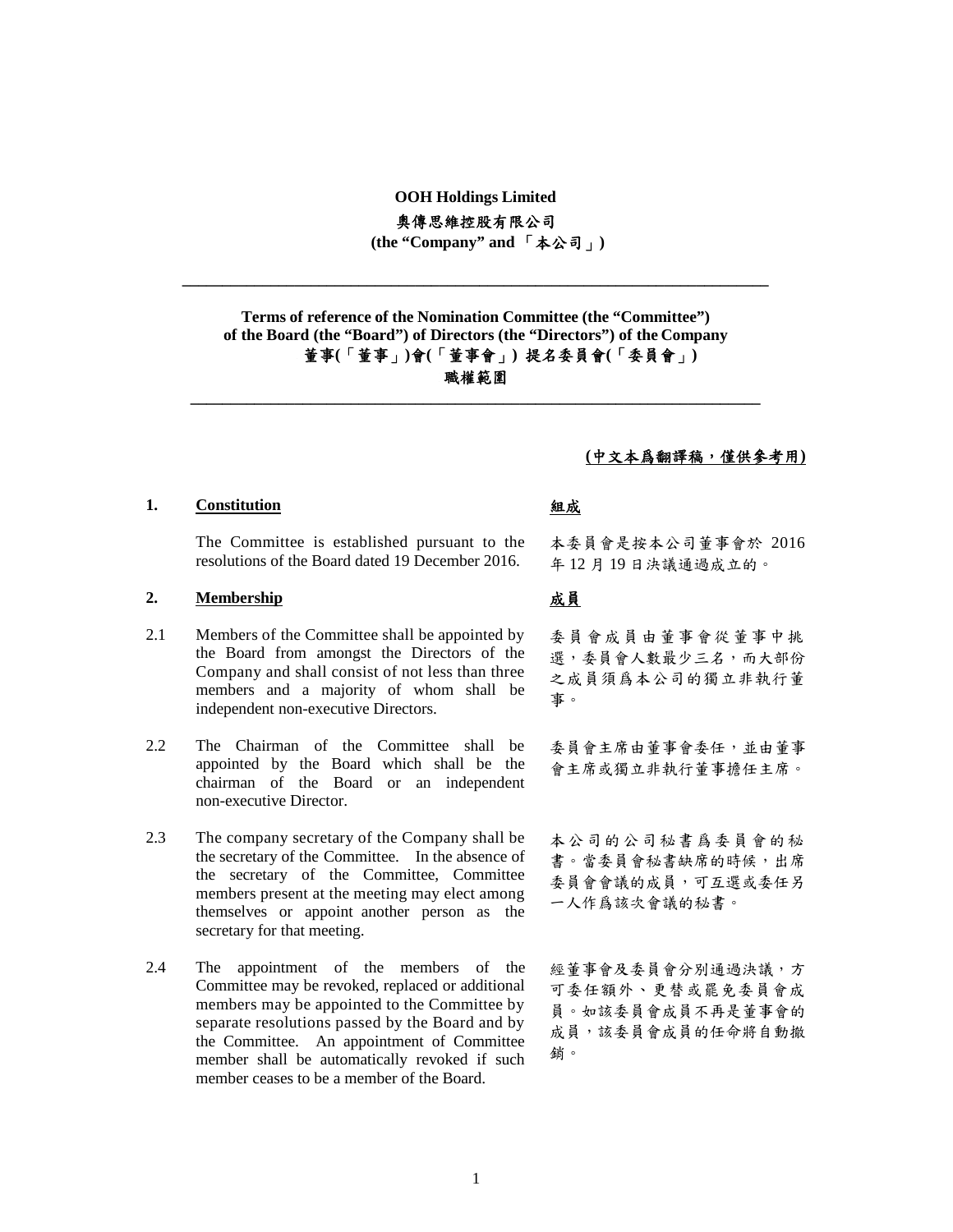## 3. **Proceedings of the Committee** 會議程序

### 3.1 *Notice:* 會議通知:

- (a) Unless otherwise agreed by all the Committee members, a meeting shall be called by at least seven days' notice. Such notice shall be sent to each member of the Committee, and to any other person invited to attend. Irrespective of the length of notice being given, attendance of a Committee member at a meeting constitutes a waiver of such notice unless the Committee member attending the meeting attends for the express purpose of objecting, at the beginning of the meeting, to the transaction of any business on the grounds that the meeting has not been properly convened.
- (b) A Committee member may and, on the request of a Committee member, the secretary to the Committee shall, at any time summon a Committee meeting. Notice shall be given to each Committee member in person orally or in writing or by telephone or by email or by facsimile transmission at the telephone or facsimile or address or email address from time to time notified to the secretary by such Committee member or in such other manner as the Committee members may from time to time determine.
- (c) Any notice given orally shall be confirmed in writing as soon as practicable and before the meeting.
- (d) Notice of meeting shall state the purpose, time and place of the meeting. An agenda together with other documents which may be required to be considered by the members of the Committee for the purposes of the meeting should generally be delivered to all Committee members seven days (and in any event not less than three days) before the intended date of the Committee meeting (or such other period as all the Committee members may agree).

- 除非委員會全體成員同意,召 開委員會的會議通知期,不應 少於七天。該通知應發給每名 委員會會員及其他獲邀出席的 人士。不論通知期長短,委員 會成員出席會議將被視爲其放 棄受到足期通知的權利,除非 出席該會議的委員會成員的目 的爲在會議開始之時,以會議 沒有得到正確地召開爲理由, 反對會議處理任何事項。
- (b) 任何委員會成員或委員會秘書 (應任何委員會成員的請求 時)可於任何時候召集董事會 議。召開會議通告必須親身以 口頭或以書面形式、或以電 話、電子郵件、傳真或其他委 員會成員不時議定的方式發出 予各委員會成員(以該成員不 時通知秘書的電話號碼、傳真 號碼、地址或電子郵箱地址爲 準)。
	- 口頭方式作出的會議通知,應 儘快(及在會議召開前)以書面 方式確實。
- 會議通告必須說明開會目的、 開會時間、地點、議程及隨附 有關文件,一般在預期召開委 員會會議前七天(無論如何不 少於三天)(或其他經所有委 員同意的其他時段)送達各成 員參閱。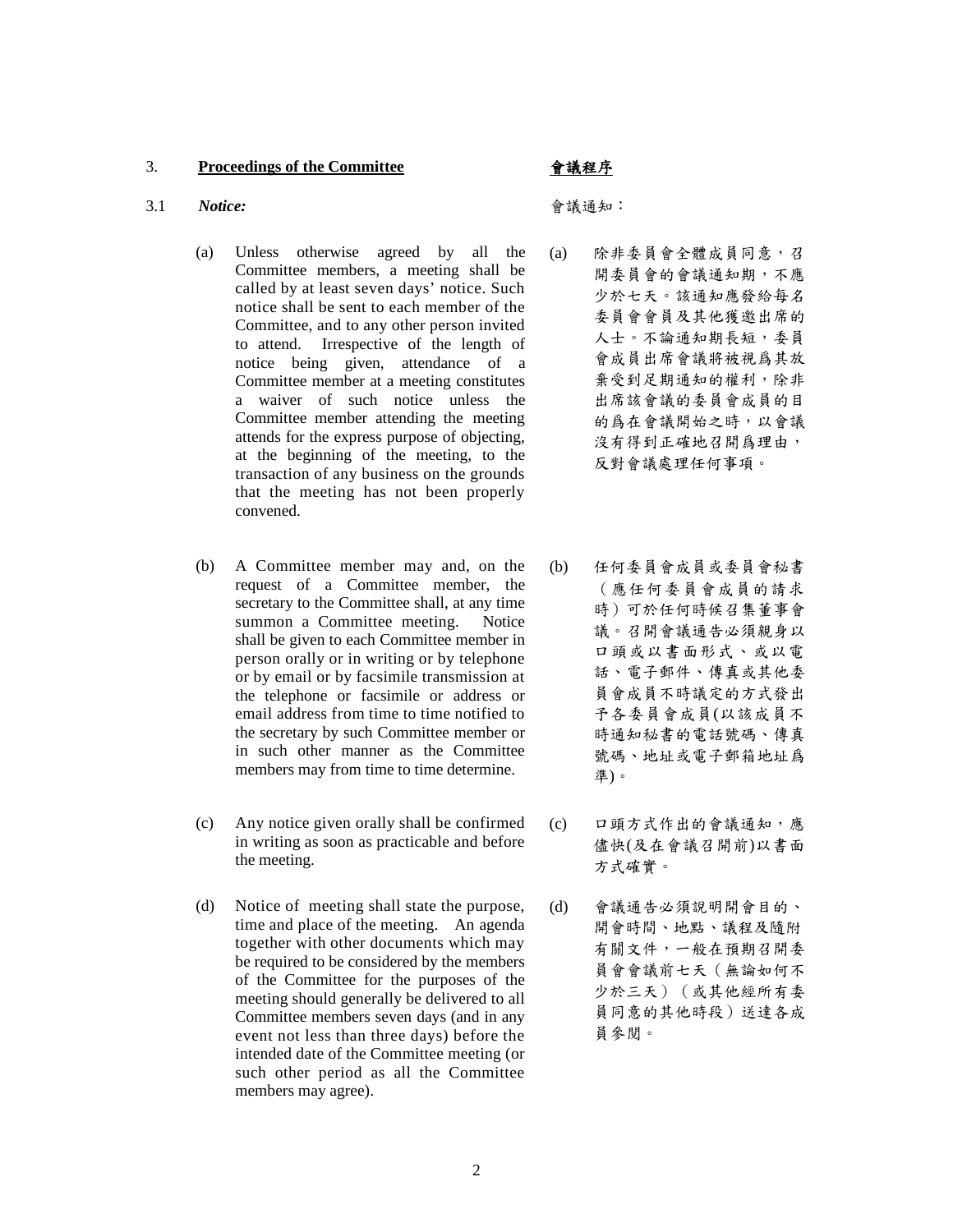- 3.2 *Quorum:* The quorum of theCommittee meeting 法定人數: 會議法定人數爲兩位成 shall be two members of the Committee and a majority of which shall be the independent non-executive Directors.
- 3.3 Frequency: Meetings shall be held at least once a 開會次數: 每年最少開會一次,以 year to review, formulate and consider the nomination procedures as regards the appointment, reappointment and removal of Directors, their implementation during the year and to make recommendations to the Board on candidates for appointment as Directors, and to review the policy on Board diversity and any measurable objectives for implementing such policy from time to time adopted by the Board, and progress on achieving these objectives.
- 3.4 Meetings may be held in person, or by means of such telephone, electronic or other communication facilities as permit all persons participating in the meeting to communicate with each other simultaneously and instantaneously, and participation in such a meeting shall constitute presence in person at such meeting.

## **4. Written resolutions** 書面決議

A resolution in writing signed by all the Committee members shall be as valid and effectual as if it had been passed at a meeting of the Committee and may consist of several documents in like form each signed by one or more of the Committee members.

## **5. Alternate Committee members** 委任代表

A Committee member may not appoint any alternate.

## **6. Authority of the Committee** 委員會的權力

- 6.1 The Committee may exercise the following powers:
	- (a) to seek any information it requires from any employee of the Company and its subsidiaries (hereinafter collectively referred to as "**Group**") and any professional advisers, to require any of them to prepare and submit reports and to attend Committee meetings and to supply information and address the questions raised by the Committee;

員,而大部份出席的成員須爲獨立非 執行董事。

檢討、釐定及考慮本公司就董事委 任、重新委任及罷免的提名程序及前 述事項在有關年度的實施及向董事 會提呈出任董事候選人的建議,及檢 討董事會成員多元化政策及執行由 董事會不時採納的有關政策的任何 可衡量目標以及達成該等目標的進 度。

會議可由委員會成員親身出席,或以 電話、電子、或其他可讓出席會議的 人員同時及即時與對方溝通的方式 進行,而以上述方式出席會議等同於 親身出席有關會議。

經由委員會全體成員簽署通過的書 面決議案與經由委員會會議通過的 決議案具有同等效力,而有關書面決 議案可由一名或以上委員會成員簽 署格式類似的多份文件組成。

委員會成員不能委任代表。

委員會可以行使以下權力:

(a) 向本公司及其任何附屬公司(合 稱「本集團」)的任何僱員及 專業顧問索取其所需的資料、 要求上述人士準備及提交報告、 出席委員會會議並提供所需資 料及解答委員會提出的問題;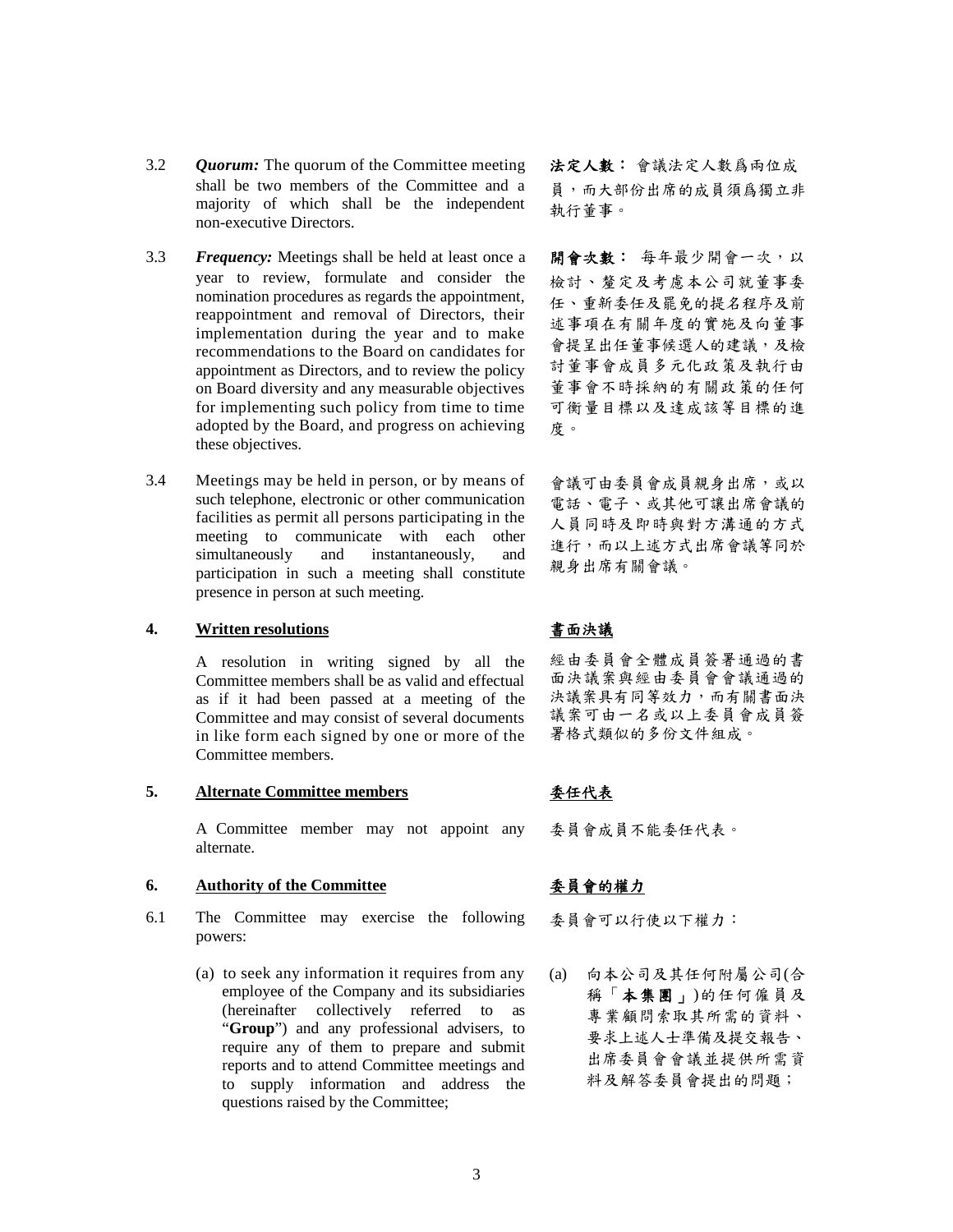- (b) to review the performance of the Directors and the independence of independent non executive Directors in relation to their appointment or reappointment as Directors;
- (c) to obtain, at the Company's expenses, outside legal or other independent professional advice on or assistance to any matters within these terms of reference, including the advice of independent human resource consultancy firm or other independent professionals, and to secure the attendance of outsiders with relevant experience and expertise at its meetings as it considers necessary. The Committee shall have full authority to commission any search (including without limitation litigation, bankruptcy and credit searches), report, survey or open recruitment which it deems necessary to help it fulfill its duties and should be provided with sufficient resources to discharge its duties;
- (d) to review annually these terms of reference (d) and their effectiveness in the discharge of its duties and to make recommendation to the Board any changes it considers necessary; and
- (e) to exercise such powers as the Committee may consider necessary and expedient so that their duties under section 7 below can be properly discharged.
- 6.2 The Company should provide the Committee sufficient resources to perform its duties.

## **7. Duties of the Committee** 委員會的職責

The duties of the Committee shall be: 委員會負責履行以下職責:

(a) to review the structure, size and composition (including the skills, knowledge, experience and diversity of perspectives) of the Board at least annually and make recommendations on any proposed changes to the Board to complement the Company's corporate strategy;

- 就董事的委任或重新委任,評審 有關董事的表現及有關獨立非 執行董事的獨立性;
- (c) 如委員會覺得有需要,可就涉及 本職權範圍的事宜對外尋求法 律或其他獨立專業意見(包括獨 立的人力資源顧問公司或其他 獨立專業人士),以及確保具相 關經驗及專業才能的外界人士 出席委員會會議。委員會有權進 行其認爲適當的調查(包括但不 限於訴訟、破産及信譽查册)、 報告或公開徵募及取得充足資 源以履行其職責。前述費用均由 本公司承擔;
- 對本職權範圍及履行其職權的 有效性作每年一次的檢討並向 董事會提出其認爲須要的修訂 建議;及
- 爲使委員會能恰當地執行其於 第七章項下的職責,行使其認爲 有需要及權宜的權力。

本公司應提供充足資源予委員會以 履行其職責。

(a) 至少每年檢討董事會的架構、人 數及組成(包括技能、知識、經 驗及多元化觀點),並就任何爲 配合本公司策略而擬對董事會 作出的變動提出建議;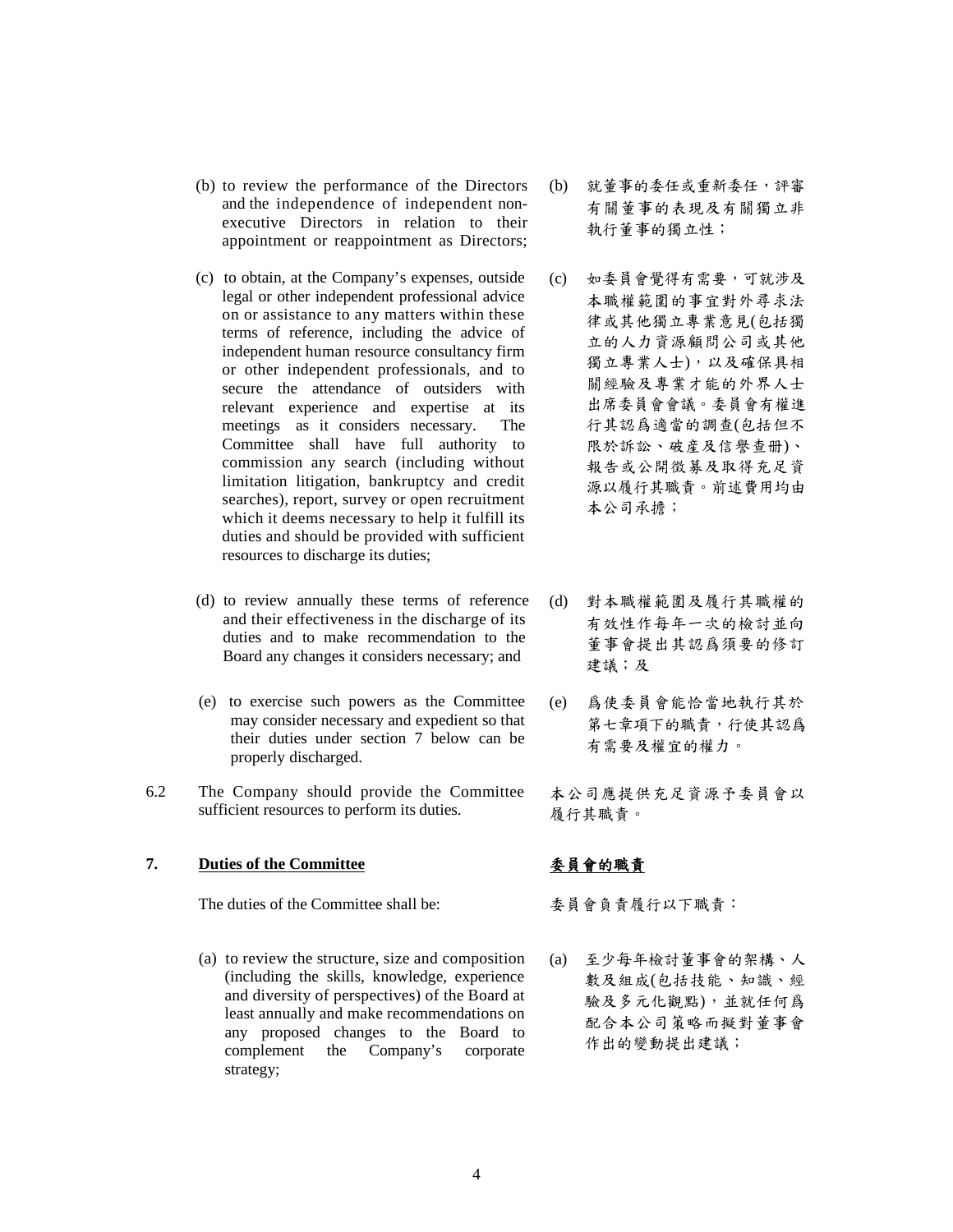- remuneration committee and other board committees of the Company;
- (iv) proposed changes to the structure, size and composition of the Board;

become members of the Board and select or make recommendations to the Board on the selection of individuals nominated for

(c) to assess the independence of the independent

(i) the role, responsibilities, capabilities, skills, knowledge, experience and diversity of perspectives required from

(ii) the policy on the terms of employment of non-executive Directors;

(iii) the composition of the audit committee,

members of the Board;

directorships;

non-executive Directors;

- (v) candidates suitably qualified to become members of the Board;
- (vi) the selection of individuals nominated for directorship;
- (vii) the re-election of any Directors who are to retire by rotation having regard to their performance and ability to continue to contribute to the Board;
- (viii) the continuation (or not) in service of any independent non-executive Director serving more than nine years and to provide recommendation to the shareholders of the Company as to how to vote in the resolution approving the re-election of such independent non-executive Director;
- (b) to identify individuals suitably qualified to (b) 物色具備合適資格可擔任董事 的人士,並挑選提名有關人士出 任董事或就此向董事會提供意 見;
	- (c) 評核獨立非執行董事的獨立性;
- (d) to make recommendations to the Board on: (d) 向董事會提呈下列事項的建議:
	- (i) 作爲董事會成員所應有的 角色、責任、能力、技術、 知識、經驗及多元化觀點;
	- (ii) 委聘非執行董事的政策;
	- (iii) 審核委員會、薪酬委員會及 其他董事會委員會的組成;
	- (iv) 董事會的架構、人數及組成 擬作出的變動;
	- (v) 具備合適資格擔任董事的 人士;
	- (vi) 挑選被提名人士出任董事;
	- (vii) 輪流退任董事的重新委 任,於此,須考慮其等的 工作表現及對董事會繼續 作出貢獻的能力;
	- (viii) 在任多於九年的獨立非執 行董事的去留問題,並就該 等獨立非執行董事的繼續 委任與否向本公司股東就 審議有關決議案贊成與否 提供建議;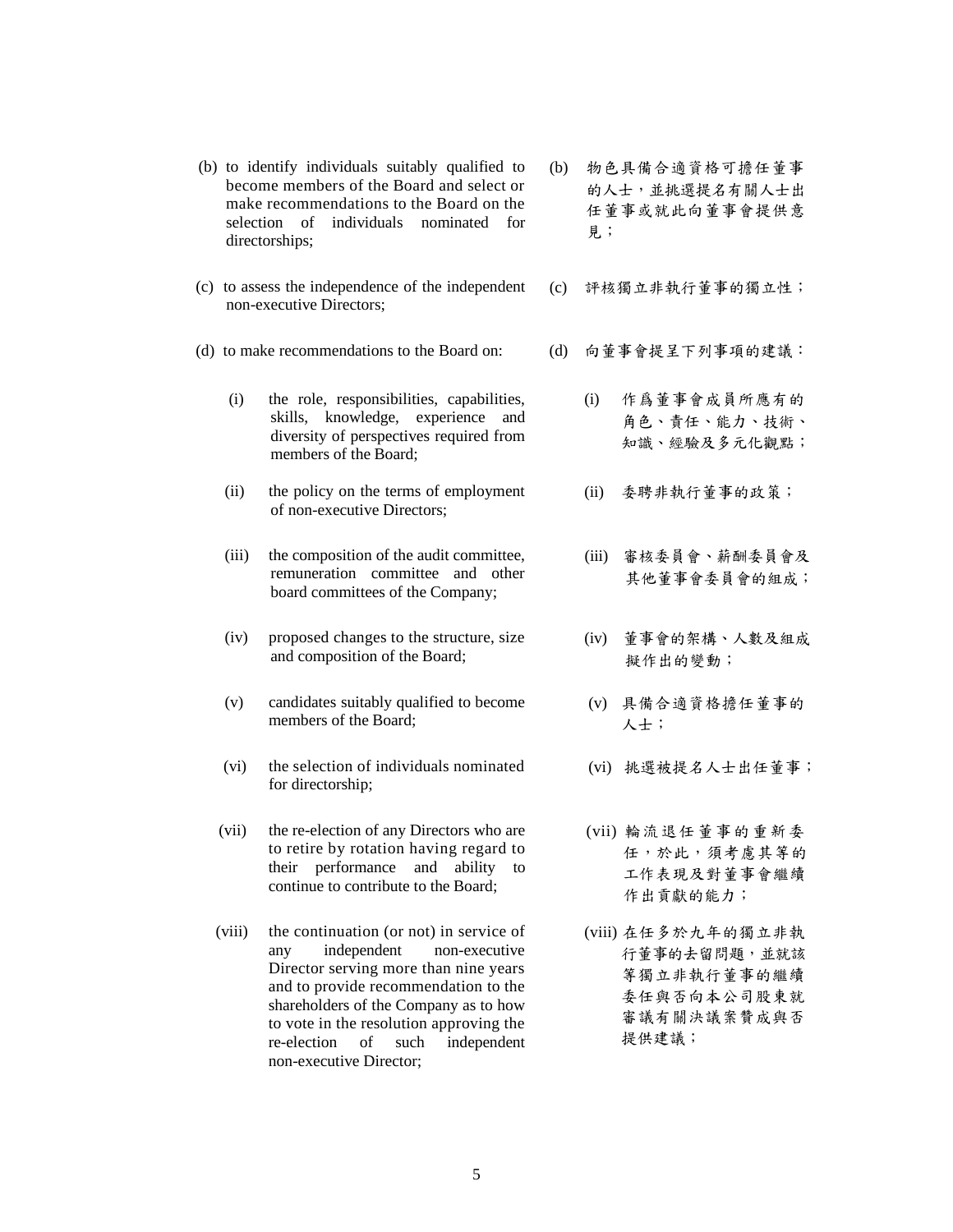- (ix) the appointment or re-appointment of Directors;
- (x) succession planning for Directors in particular the chairman and the chief executive; and
- (xi) the policy concerning the diversity of Board members, and the measurable objectives for implementing such policy;
- (e) to give full consideration to the following in the discharge of its duties as mentioned above or elsewhere in these terms of reference:
	- (i) succession planning of Directors; (i) 董事接替計劃;
	- (ii) leadership needs of the Group with a view of maintaining or fostering the competitive edge of the Group over others;
	- (iii) changes in market environment and commercial needs of the market in which the Group operates;
	- (iv) the skills and expertise required from members of the Board;
	- (v) the Board's policy concerning diversity of Board members adopted from time to time; and
	- (vi) the relevant requirements of the Rules<br>(the "GEM Listing Rules") Listing Rules") Governing the Listing of Securities on GEM of The Stock Exchange of Hong Kong Limited (the "**Stock Exchange**") with regard to directors of a listed issuer;
- (ix) 董事委任或重新委任董事;
- (x) 董事繼任計劃(尤其是主席 及行政總裁);及
- (xi) 關於董事會成員多元化的 政策,以及執行該政策的可 衡量目標;
- 在履行上述責任或本職權範圍 項下的其他責任,對下列各項給 予充份考慮:
	-
	- (ii) 本集團爲保持或加强本集 團的競爭優勢所需要的領 導才能;
	- (iii) 市場環境的轉變及本集團 營運市場的商業需要;
	- (iv) 董事會成員所須具備的技 能及專才;
	- (v) 由董事會不時採納的關於 董事會成員多元化的政 策;及
	- (vi) 香港聯合交易所有限公 司 $($ 「聯交所」) GEM證 券上巿規則 (「**GEM**上 市規則」)對上市發行人 的董事的相關要求;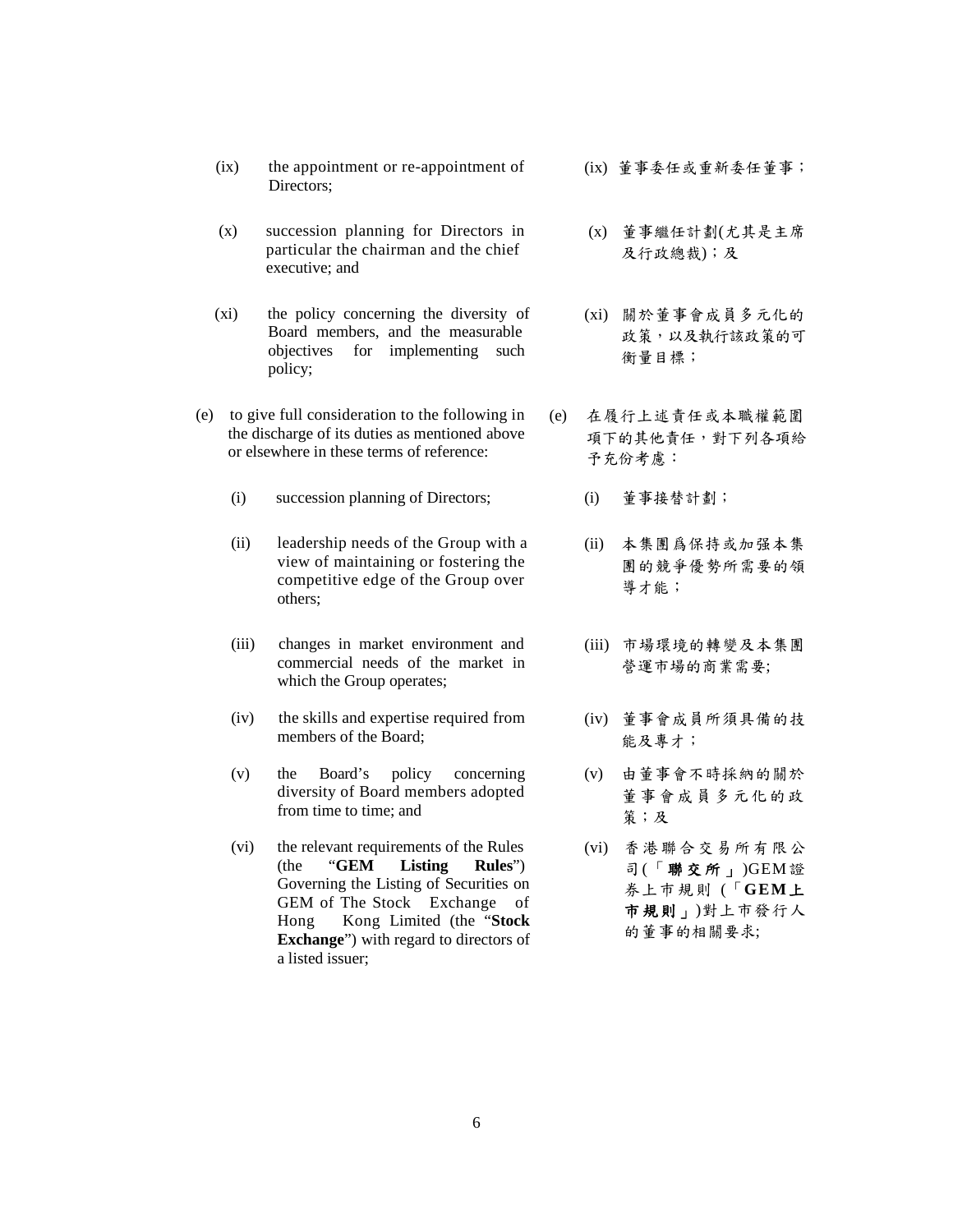- (f) in respect of any proposed service contracts to be entered into by any members of the Group with its director or proposed director, which require the prior approval of the shareholders of the Company at general meeting under rule 17.90 of the GEM Listing Rules, to review and provide recommendations to the shareholders of the Company (other than shareholders who are directors with a material interest in the relevant service contracts) as to whether the terms of the service contracts are fair and reasonable and whether such service contracts are in the interests of the Company and the shareholders as a whole, and to advise shareholders on how to vote;
- (g) to ensure that on appointment to the Board, non-executive Directors receive a formal letter of appointment setting out what is expected of them in terms of time commitment, committee service and involvement outside meetings of the Board;
- (h) to conduct exit interviews with any Director upon their resignation in order to ascertain the reasons for his departure;
- (i) to review the policy on Board diversity and the measurable objectives for implementing such policy from time to time adopted by the Board, and to review the progress on achieving these objectives;
- (j) to develop and review, as appropriate, the policy for the nomination of directors, with such policy shall set out, inter alia, the nomination procedures and process and criteria to select and recommend candidates for directorship; and
- (k) to consider and implement other matters, as defined or assigned by the Board from time to time.
- (f)<br>就 任 何 按 G E M 上 市 規 則 第<br>17.90條須事先取得本公 司股東 17.90條須事先取得本公司股東 批准的現任董事或建議委任董 事與集團成員的擬定服務合同 作出檢討,向本公司股東就該擬 定服務合同條款的公平及合理 性、服務合同對本公司及整體股 東而言是否有利及本公司股東 應怎樣作表決,向本公司股東提 呈建議(不包括該等亦同時爲於 相關服務合同有重大利益的董 事);
- (g) 確保每位被委任的非執行董事 於被委任時均取得正式委任函 件,當中須訂明對其等之要求, 包括工作時間、董事會委員會服 務要求及參與董事會會議以外 的工作;
- (h) 會見辭去本公司董事職責的董 事並瞭解其離職原因;
	- 檢討董事會成員多元化政策及 執行由董事會不時採納的有關 政策的任何可衡量目標,以及檢 討達成該等目標的進度;
	- (j) 制定及在適當情況下檢討提名 董事的政策,提名政策列明 (其中包括)提名程序、流程 及準則,以篩選及推薦董事候 選人;及
- (k) 考慮及執行董事會委派的其他 事項。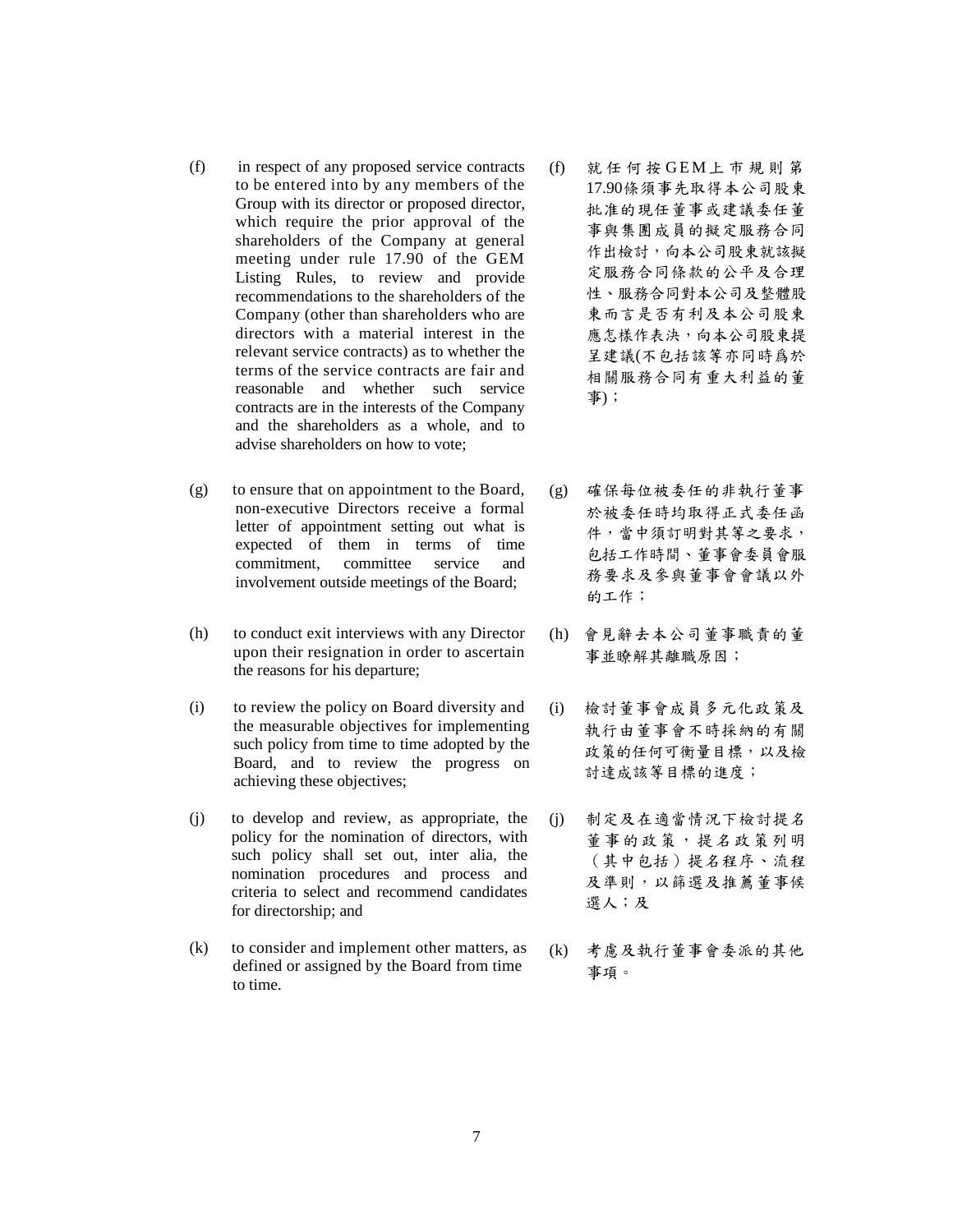## **8. Minutes and reporting procedures** 會議紀錄及彙報程序

- 8.1 The secretary shall, at the beginning of each  $\frac{1}{2}$ meeting, ascertain and record the existence of any conflicts of interest and minute them accordingly. The relevant member of the Committee shall not be counted towards the quorum and he must abstain from voting on any resolution of the Committee in which he or any of his associates has a material interest, unless the exceptions set out in note 5 to Appendix 3 to the GEM Listing Rules apply.
- 

秘書應在每次會議開始時查問是否 有任何利益衝突並記錄在會議紀錄 中。有關的委員會成員將不計入法定 人數內,而除非GEM上市規則附錄 三附註五適用,相關委員就他或其任 何聯繫人有重大利益的委員會決議 必須放棄投票。

- 8.2 Full minutes of Committee meetings shall be kept by a duly appointed secretary of the meeting (who should normally be the company secretary). Draft and final versions of minutes of the Committee meetings should be sent to all Committee members for their comment and records within a reasonable time after the meeting (generally, meaning within 14 days after the meeting). Once the minutes are signed, the secretary shall circulate the minutes and reports of the Committee to all members of the Board.
- 8.3 The secretary of the Committee shall keep record of all meetings of the Committee held during each financial year of the Company and records of individual attendance of members of the Committee, on a named basis, at meetings held during that financial year.

## **9. Reporting responsibilities** 彙報責任

The Committee shall report to the Board after each meeting.

### **10. Annual general meeting** 股東週年大會

The chairman of the Committee or in his absence, another member of the Committee or failing this, his duly appointed delegate, shall attend the annual general meeting of the Company and be prepared to answer questions at the annual general meeting on the Committee's activities and their responsibilities.

委員會的完整會議紀錄應由正式委 任的會議秘書(通常爲公司秘書)保 存。會議紀錄的初稿及最後定稿應在 會議後一段合理時間(一般指委員會 會議結束後的 14 天內)內先後發送委 員會全體成員,初稿供成員表達意 見,最後定稿作其紀錄之用。會議紀 錄獲簽署後,秘書應將委員會的會議 紀錄和報告傳閱予董事會所有成員。

委員會秘書應就本公司財政年度內 委員會所有會議紀錄存檔,以及具名 紀錄每名成員於委員會會議的出席 率。

委員會應於每次委員會會議後向董 事會作出彙報。

委員會的主席,或在委員會主席缺席 時由另一名委員(或如該名委員未能 出席,則其適當委任的代表)應出席本 公司的股東週年大會,並就委員會的 活動及其職責在股東週年大會上回 應問題。